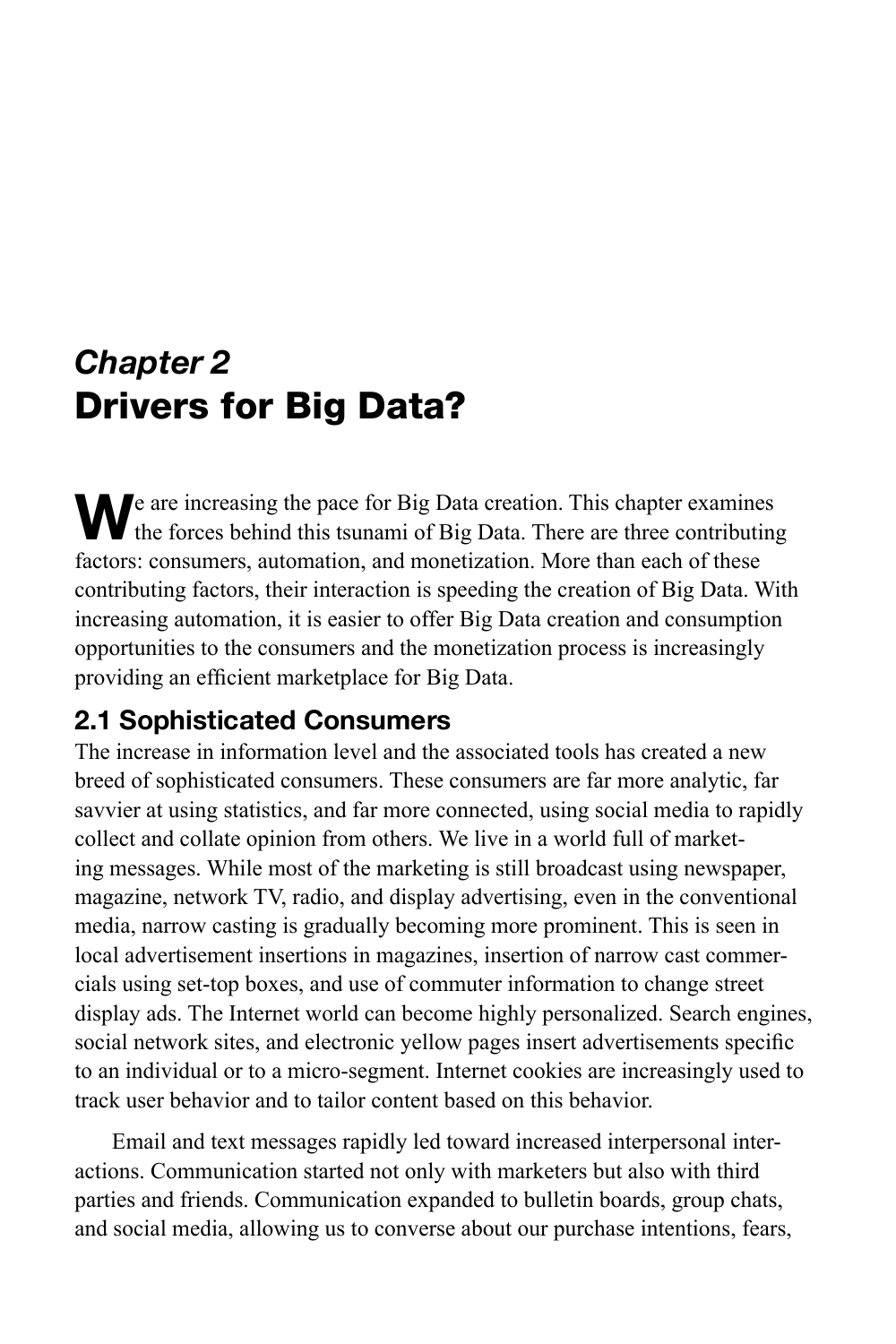expectations, and disappointments with small and large social groups. Unlike email and text, the conversations are on the Web for others to read, either now or later.

So far, we have been dealing only with single forms of communication. The next sets of sources combine information from more than one media. For example, Facebook conversations involve a number of media, including text, sound clips, photos, and video. Second world and alternate reality are becoming interesting avenues for trying out product ideas in a simulated world where product usage can be experimented with.

We often need experts to help us sort out product features and how they relate to our product usage. A large variety of experts are available today to help us with usage, quality, pricing, and value-related information about products. A number of marketers are encouraging advisor or ambassador programs using social media sites. These selected customers get a preview of new products and actively participate in evaluating and promoting new products. At the end of the day, people we know and trust sway our decisions. This is the biggest contribution of social networks. They have brought consumers together such that sharing customer experiences is now far more frequent than ever before.

How would a consumer deal with a poor service quality experience? Figure 2.1 shows typical behaviors in mature and emerging markets as studied by an IBM Global Telecom Consumer Survey conducted with a sample size of 10,177.<sup>7</sup> In this survey, 78 percent of the consumers surveyed in the mature markets said they avoid providers with whom friends or family had bad experience. The percentage was even higher (87 percent) in growth markets. In response to a



Source: 2011 IBM Global Telecom Consumer Survey, Global N = 10177; Mature Countries N = 7875

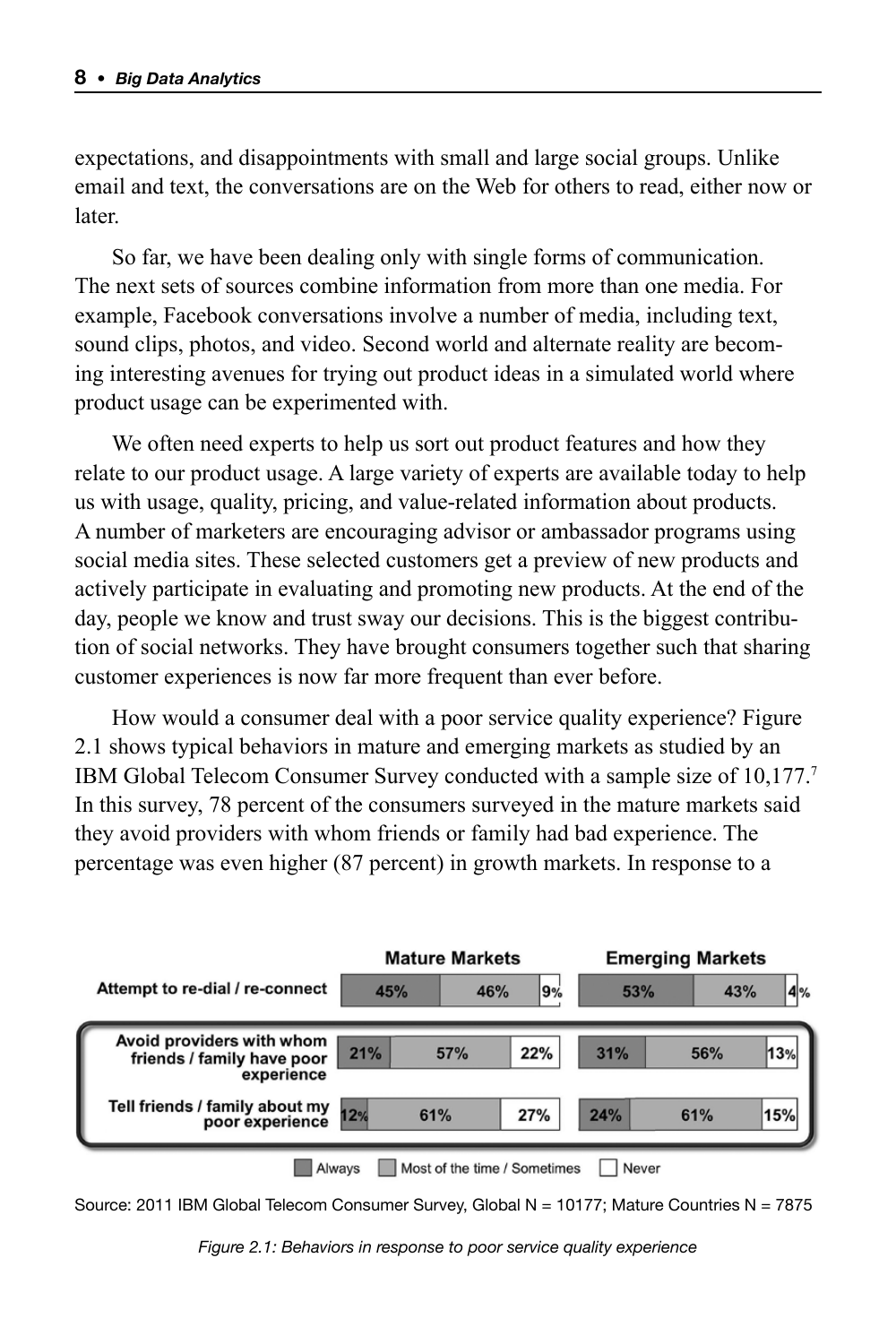related question, survey participants said that they inform friends and family about poor experience (73 percent in mature markets and 85 percent in growth markets). These numbers together show a strong influence of social network on purchase behavior. These are highly significant percentages and are now increasingly augmented by social media sites (e.g., the "Like" button placed on Facebook). The same survey also found that the three most preferred sources for recommendation information are Internet, recommendations from family/friends, and social media.

In any group, there are leaders. These are the people who lead a change from one brand to another. Leaders typically have a set of followers. Once a leader switches a brand, it increases the likelihood for the social group members to churn as well. Who are these leaders? Can we identify them? How can we direct our marketing to these leaders?

In any communication, the leaders are always the center of the hub (see Figure 2.2). They are often connected to a larger number of "followers," some of whom could also be leaders. In the figure, the leaders have a lot more communication arrows either originating or terminating to them compared with others.

How do we identify the leaders? IBM Research conducted a series of experiments with CSPs.<sup>8</sup> Call detail records, which carry information about



*Figure 2.2: Leaders in a communications network*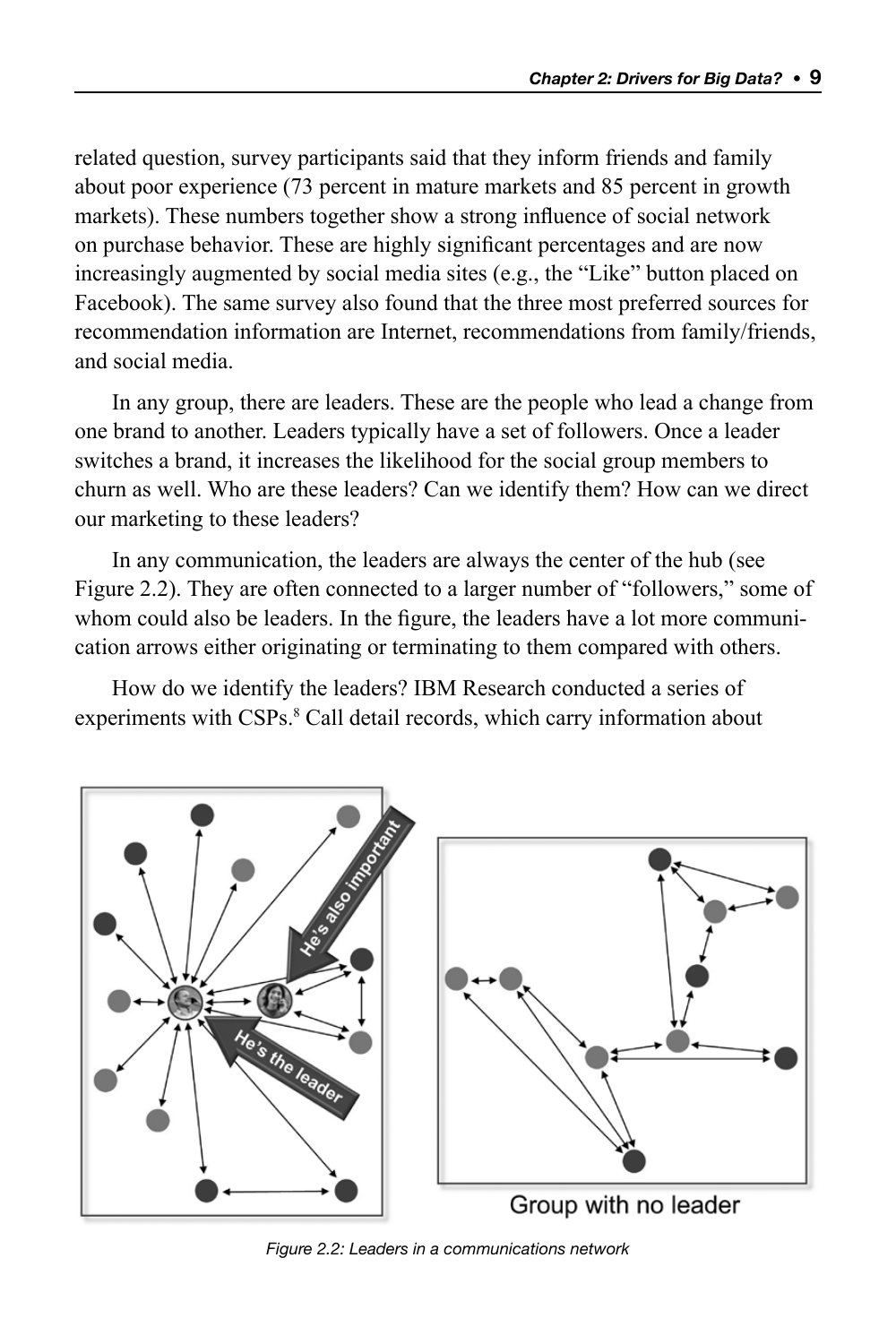person A calling person B, were analyzed. By synthesizing call information and abstracting communications networks, we discovered webs of communications across individuals. We also used the customer churn information to correlate churn among leaders to subsequent churn among followers. Here are some of the highlights from one of the experiments I helped conduct:

- Leaders were 1.2 times more likely to churn compared with non-leaders.
- There were two types of leaders: disseminating leaders who were connected to their group through outgoing calls, and authority leaders who were connected through a larger proportion of incoming calls.
- When a disseminating leader churned, additional churns were 28.5 times more likely. When an authority leader churned, additional churns were 19.9 times more likely.
- • Typically, there was a very limited time between leaders' churn and the followers' churn.

Social groups can be inferred from any type of communication—emails, SMS texts, calls, Facebook friendships, and so on. It is interesting to see strong statistics associated with leaders' influence on the group.

There are many ways to utilize social networks to influence purchase and reuse:

- *Studying consumer experience*—A fair amount of this data is unstructured. By analyzing the text for sentiments, intensity, readership, related blogs, referrals, and other information, we can organize the data into positive and negative influences and their impact on the customer base.
- • *Organizing customer experience*—We can provide reviews to a prospective buyer, so they can gauge how others evaluated the product.
- *Influencing social networks*—We can provide marketing material, product changes, company directions, and celebrity endorsements to social networks, so that social media may influence and enhance the buzz.
- • *Feedback to products, operations, or marketing*—By using information generated by social media, we can rapidly make changes in the product mix and marketing to improve the offering to customers.

Society has always played a major role in our evaluation process. However, the Internet and social networking have radically altered our access to information. I may choose to "like" a product on Facebook, and my network now has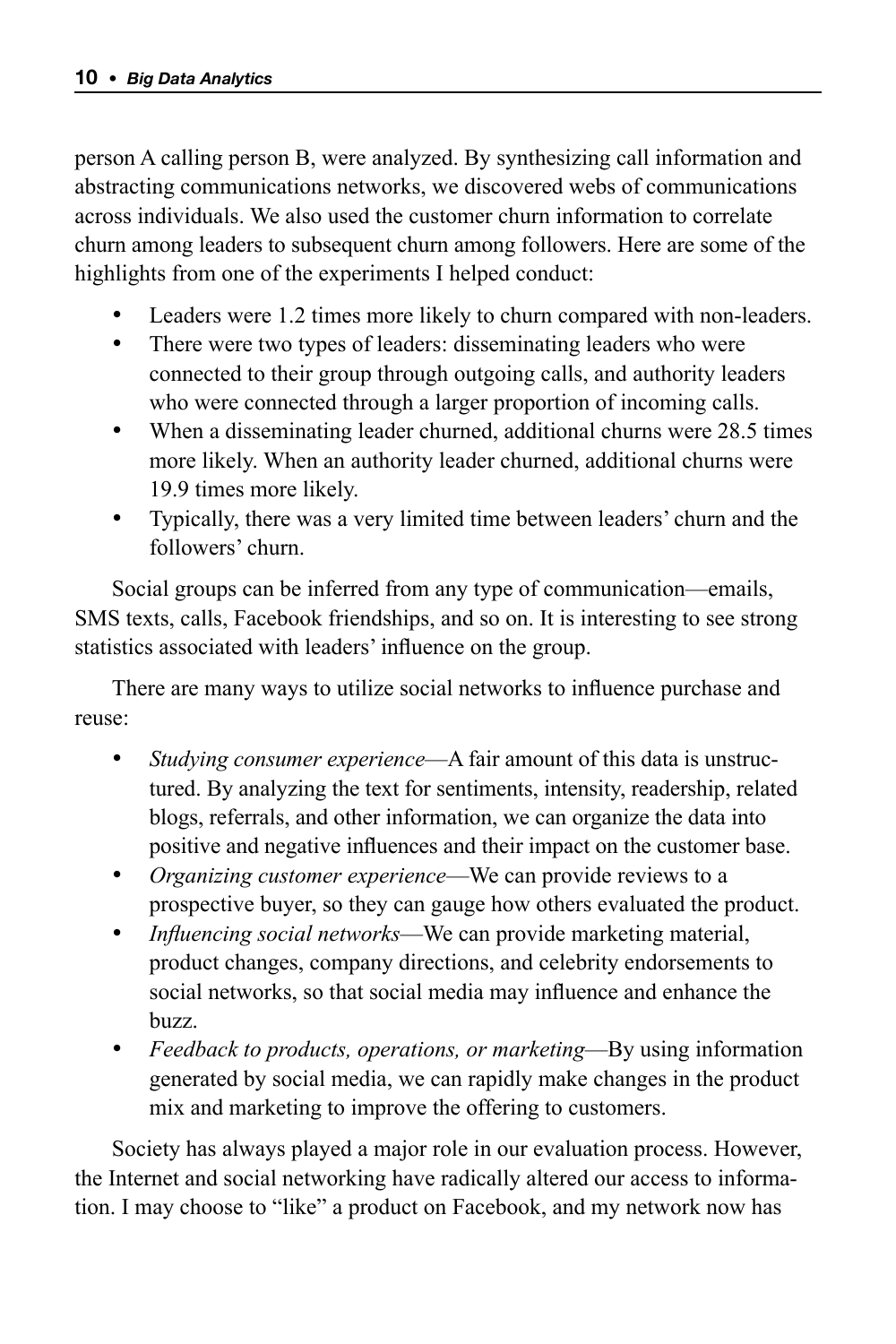instant access to this action. If I consider a restaurant worth its money, Yelp can help me broadcast that fact worldwide. If I hate the new cell phone service from a CSP, I can blog to complain about it to everyone.

#### **2.2 Automation**

Interactive Voice Response (IVR), kiosks, mobile devices, email, chat, corporate Websites, third-party applications, and social networks have generated a fair amount of event information about the customers. In addition, customer interactions via traditional media such as call centers can now be analyzed and organized. The biggest change is in our ability to modify the customer experience using software policies, procedures, and personalization, making self-service increasingly customer friendly.

Sales and marketing have received their biggest boost in instrumentation from Internet-driven automation over the past 10 years. Browsing, shopping, ordering, and customer service on the Web not only has provided tremendous control to users but also has created an enormous flood of information to the marketing, product, and sales organization in understanding buyer behavior. Each sequence of Web clicks can be collected, collated, and analyzed for customer delight, puzzlement, dysphoria, or outright defection. More information can also be obtained about sequence leading up to a decision.

Self-service has crept in through a variety of means: IVRs, kiosks, handheld devices, and many others. Each of these electronic means of communication acts like a gigantic pool of time-and-motion studies. We have data available on how many steps customers took, how many products they compared, and what attributes they focused on, such as price, features, brand comparisons, recommendations, defects, and so on. Suppliers have gained enormous amounts of data from self-service and electronic sensors connected to products. If I use a two-way set-top box to watch television, the supplier has instant access to my channelsurfing behavior. Did I change the channel when an advertisement started? Did I turn the volume up or down when the jingle started to play? If I use the Internet to shop for a product, my click stream can be analyzed and used to study shopping behavior. How many products did I look at? Did I view the product description or the price when looking at the product? This enriched set of data allows us to analyze customer experience in the minutest detail.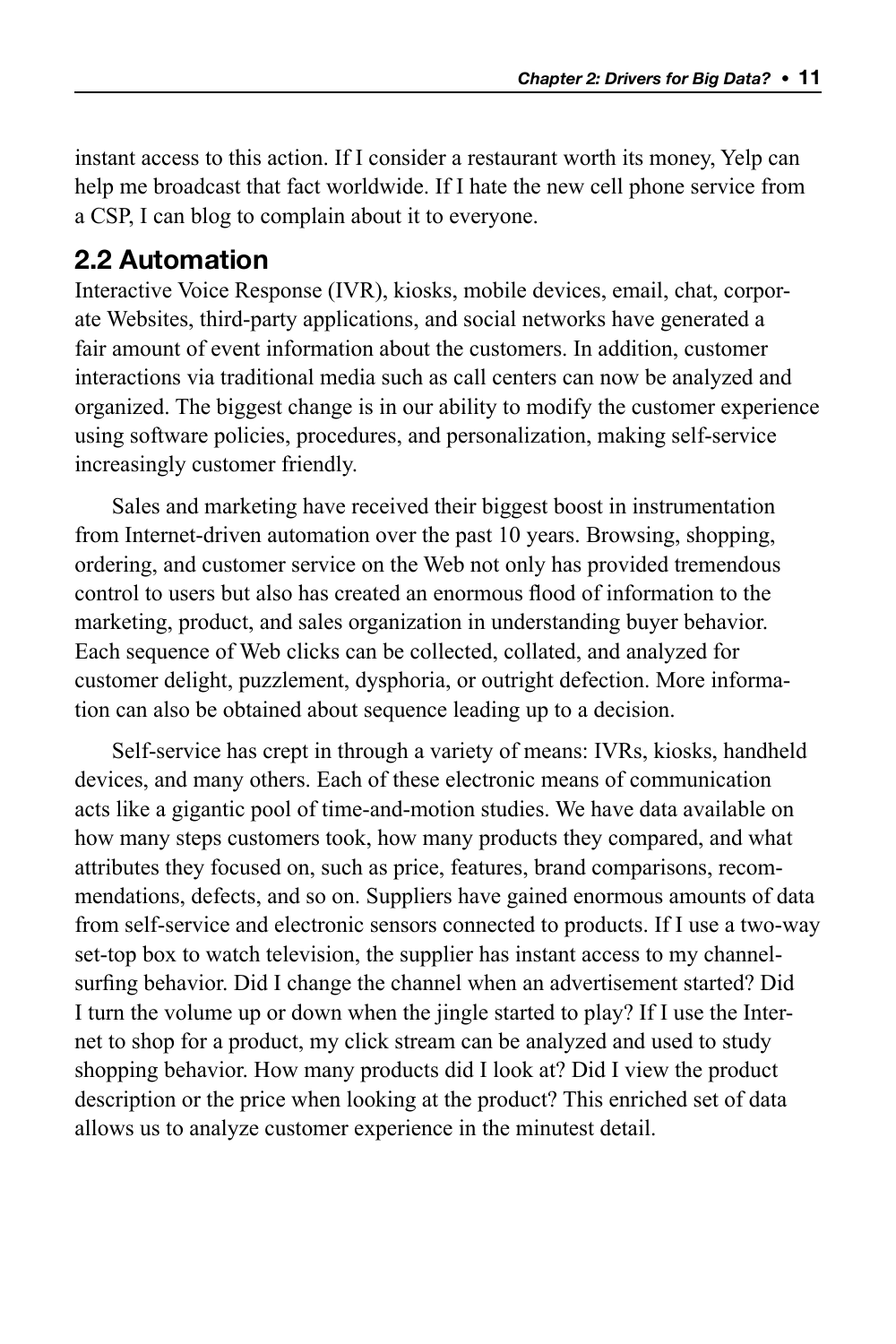What are the sources of data from such self-service interactions?

- *Product*—As products become increasingly electronic, they provide a lot of valuable data to the supplier regarding product use and product quality. In many cases, suppliers can also collect information about the context in which a product was used. Products can also supply information related to frequency of use, interruptions, usage skipping, and other related aspects.
- *Electronic touch points—A* fair amount of data can be collected from the touch points used for product shopping, purchase, use, or payment. IVR tree traversals can be logged, Web click streams can be collected, and so on.
- *Components*—Sometimes, components may provide additional information. This information could include data about component failures, use, or lack thereof. For example, a wireless CSP can collect data from networks, cell towers, third parties, and handheld devices to understand how all the components together provided a good or bad service to the customer.

## **2.3 Monetization**

From a Big Data Analytics perspective, a "data bazaar" is the biggest enabler to create an external marketplace, where we collect, exchange, and sell customer information. We are seeing a new trend in the marketplace, in which customer experience from one industry is anonymized, packaged, and sold to other industries. Fortunately for us, Internet advertising came to our rescue in providing an incentive to customers through free services and across-the-board opt-ins.

Internet advertising is a remarkably complex field. With over \$26 billion in 2010 revenue,<sup>9</sup> the industry is feeding a fair amount of startup and initial public offering (IPO) activity. What is interesting is that this advertising money is enhancing customer experience. Take the case of Yelp, which lets consumers share their experiences regarding restaurants, shopping, nightlife, beauty spas, active life, coffee and tea, and others.10 Yelp obtains its revenues through advertising on its website; however, most of the traffic is from people who access Yelp to read customer experience posted by others. With all this traffic coming to the Internet, the questions that arise are how is this Internet usage experience captured and packaged and how are advertisements traded among advertisers and publishers.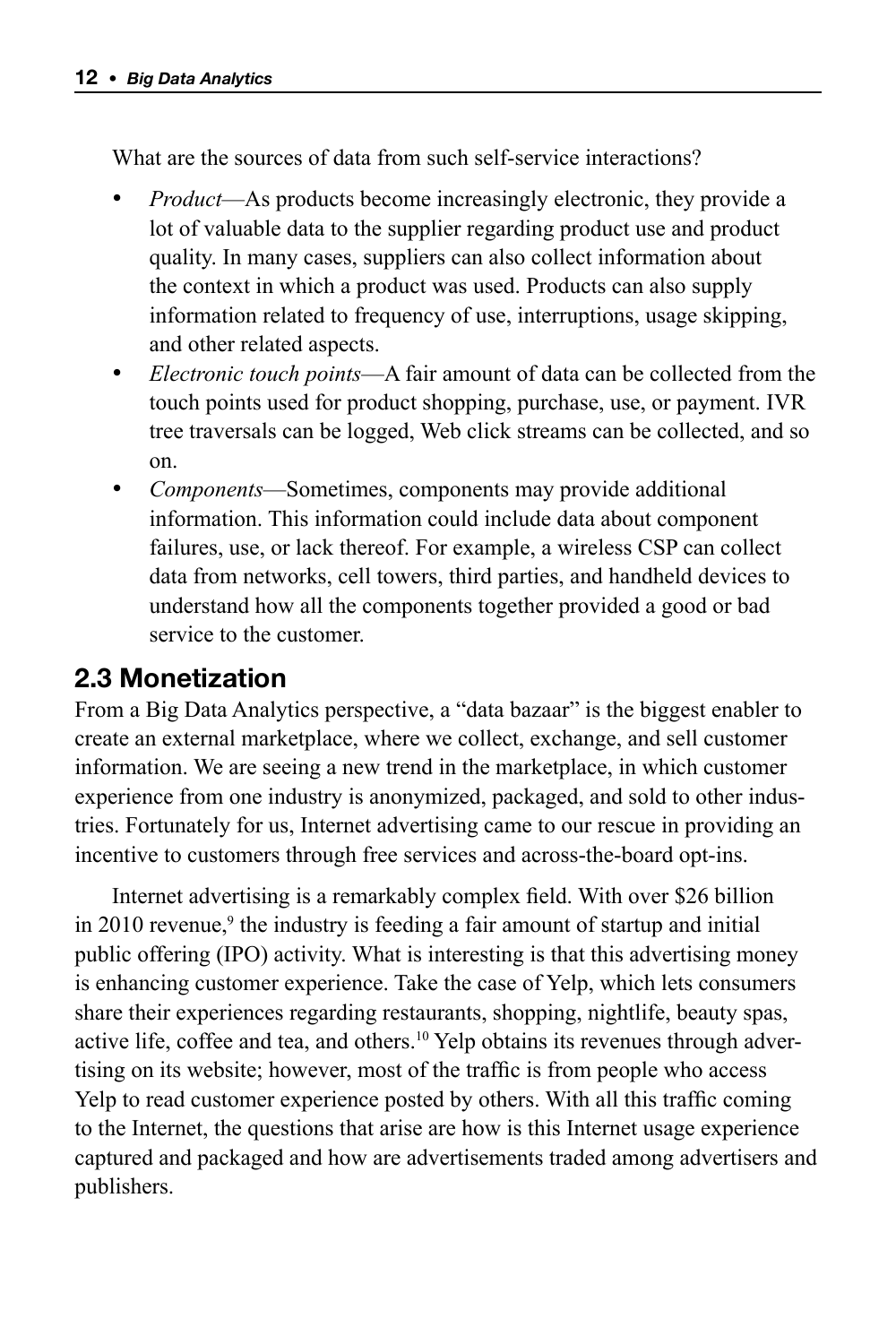Big Data Analytics is creating a new market, where customer data from one industry can be collected, categorized, anonymized, and repackaged for sale to others:

- *Location*—As we discussed earlier, location is increasingly available to suppliers. Assuming a product is consumed in conjunction with a mobile device, the location of the consumer becomes an important piece of information that may be available to the supplier.
- *Cookies*—Web browsers carry enormous information using web cookies. Some of this may be directly associated with touch points.
- *Usage data*—A number of data providers have started to collect, synthesize, categorize, and package information for reuse. This includes credit-rating agencies that rate consumers, social networks with blogs published or "Like" clicked, and cable companies with audience information. Some of this data may be available only in summary form or anonymized for the protection of customer privacy.

#### **SOCIAL LUMAscape**



*Figure 2.3: LUMA Scape for social media (reprinted with permission)*